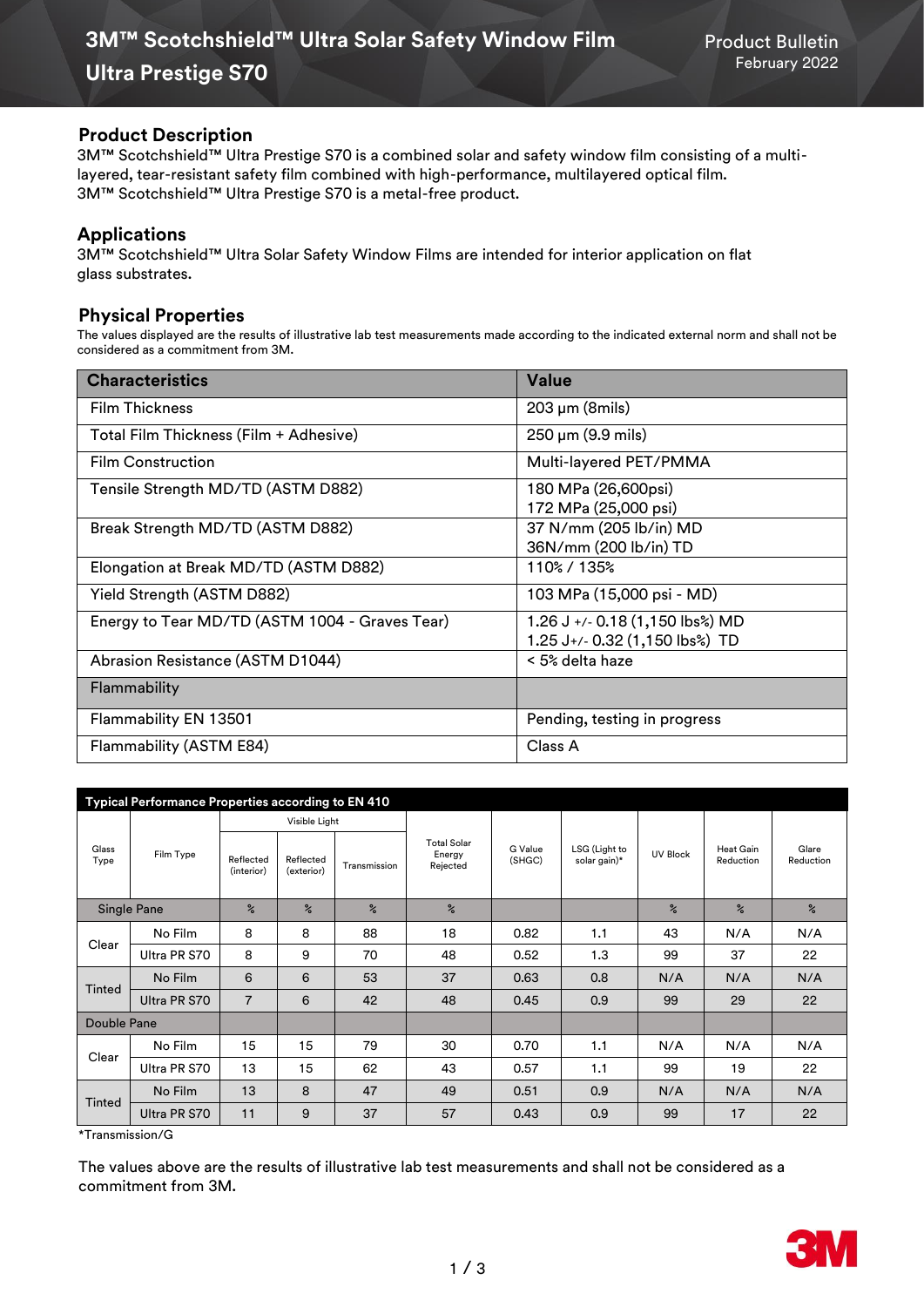# **3M™ Scotchshield™ Ultra Solar Safety Window Film Product Bulletin Ultra Prestige S70** February 2022

# **Performance Testing**

| <b>Method</b>                      | <b>Glass Substrate</b>                       | <b>Film</b><br>Attachment** | <b>Blast Load</b>  | <b>GSA Performance</b><br>Condition and/or<br><b>ASTM Hazard rating</b> |
|------------------------------------|----------------------------------------------|-----------------------------|--------------------|-------------------------------------------------------------------------|
| <b>Blast Mitigation</b>            |                                              |                             |                    |                                                                         |
| GSA TS01-2003<br><b>ASTM F1642</b> | 6 mm $(1/4")$<br>annealed                    | <b>IPA</b>                  | 6 psi, 42 psi msec | GSA Rating of "2"<br><b>ASTM F1642 "No</b><br>Hazard"                   |
| GSA TS01-2003<br><b>ASTM F1642</b> | $25 \text{ mm}$ (1") double<br>pane annealed | IPA                         | 9 psi, 60 psi msec | GSA Rating of "2"<br>ASTM F1642 "No<br>Hazard"                          |

| <b>Method</b>               | <b>Glass Substrate</b>                   | Film Attachment** | Rating                                                    |  |  |
|-----------------------------|------------------------------------------|-------------------|-----------------------------------------------------------|--|--|
| <b>Safety Glazing</b>       |                                          |                   |                                                           |  |  |
| 16 CFR 1201                 | 6 mm $(1/4)$ and<br>3 mm (1/8") annealed | N/A               | Category 2, 400 ft-lbs                                    |  |  |
| <b>ANSI Z97.1</b>           |                                          |                   | Class A (Unlimited), 400 ft-lbs                           |  |  |
| EN 12600                    | 6 mm                                     | N/A               | 1B1, applicable for both surfaces,<br>glass and film side |  |  |
| EN 12600                    | 4 mm                                     | N/A               | 1B1, applicable for both surfaces,<br>glass and film side |  |  |
| <b>Impact Resistance</b>    |                                          |                   |                                                           |  |  |
| <b>ASTMs</b><br>E1886/E1996 | 6 mm (1/4") tempered                     | <b>IPA</b>        | Missile Level A                                           |  |  |
| EN 356                      | 4 mm/6 mm annealed                       | N/A               | Pending, testing in progress                              |  |  |
| <b>EN 356</b>               | 5 mm tempered                            | N/A               | Pending, testing in progress                              |  |  |

\*\* IPA = 3M™ Impact Protection Attachment Sealant, all 4 sides unless noted. N/A = Not Applicable.

# **Shelf Life and Storage (prior to application)**

The shelf life as defined below remains an indicative and maximum data, subject to many external and noncontrollable factors. It may never be interpreted as a warranty.

Shelf life is 5 years from the manufacturing date. The material should be stored in its original packaging, laying in a horizontal orientation, away from direct sunlight. Heavy objects should not be placed on top of it to avoid damaging the product. Recommended storage conditions are +21°C and 40 – 50% relative humidity. Avoid extreme temperature ranges in storage.